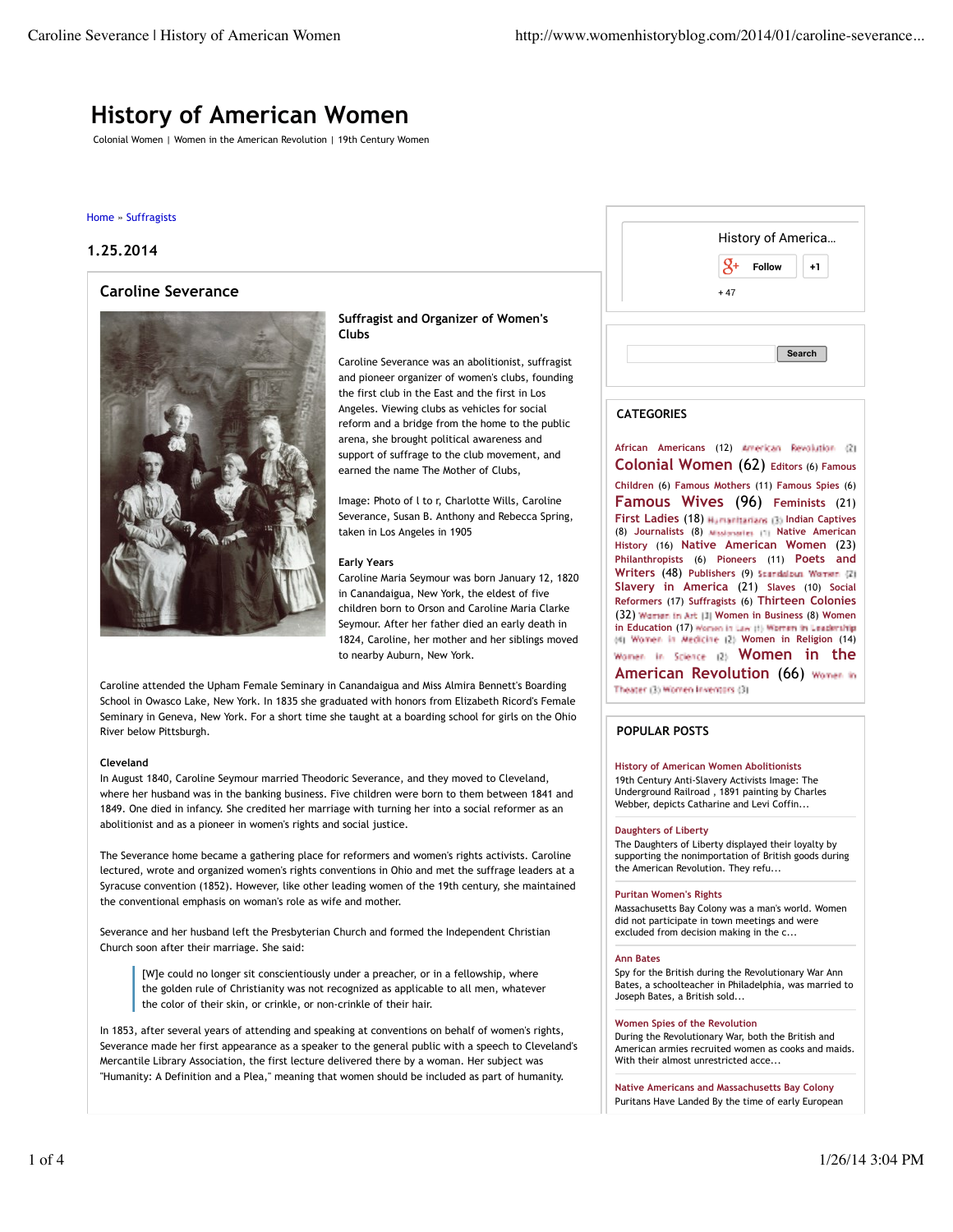Severance soon became involved with women's rights and joined Frances Dana Gage in lecturing, writing, and organizing meetings for the cause throughout Ohio. In 1853 she presided over the first annual meeting of the Ohio Women's Rights Association. Through this work she met and became good friends with Elizabeth Cady Stanton and Susan B. Anthony.

## **Boston**

Through her many New England friends, Severance developed a great love for the city of Boston and became convinced that Cleveland "did not offer the kind of companionship I craved." When her husband was offered a position in Boston's North Bank, the family moved to Boston in 1855.

Before long Severance was very much a part of Boston's network of reformers, and her home there became a regular stop for traveling lecturers such as Ralph Waldo Emerson, Wendell Phillips and Bronson Alcott. Severance was active in the years before the Civil War in organizations ranging from the Boston Anti-Slavery Society to the New England Hospital for Women and Children. During this time she associated with leading thinkers and delivered abolition lectures.

Severance served on the first board of the New England Hospital for Women and Children. In 1868 she and her friends founded the New England Women's Club, of which she was the first president. The Club was the first of its kind - a place where women could meet to discuss social issues, literature and art, as well as direct their efforts towards the betterment of society as a whole.

With Lucy Stone and other New England suffragists, Severance was one of the founders of the American Woman Suffrage Association (AWSA) in 1869. The AWSA was a vehicle for reform which helped to establish the Girls' Latin School and the Co-operative Building Association. She also founded the short-lived Women's International Peace Association with Julia Ward Howe in 1871, and was one of the founders of the Moral Education Association in 1873.

# **Los Angeles**

In 1875, because of her husband's health and to be near their two older sons the Severances relocated to Los Angeles, buying a tiny home on West Adams Street which they called Red Roof. Both Caroline Severance and her husband, who was called T.C., had a major impact on the development of the city of Los Angeles. T.C. was a founder of the Orphan's Home Society and the Horticultural Society.

Caroline Severance continued her reform work in California, raising the social consciousness of the city with her tireless civic activity. She led the successful drive on behalf of free kindergartens in the Los Angeles school system and a training school for kindergarten workers. She served as president of the city's Free Kindergarten Association, and helped establish the Los Angeles Public Library.

In 1878 she founded the Los Angeles Women's Club, whose members campaigned for the establishment of California's juvenile court system. Her interests were far ranging, from women's suffrage to historic preservation to world peace.

As she grew older, she was considered the elder stateswoman of the women's rights movement in the city, and the press began to be refer to her as Madame Severance, an indication of her prestige. She also became more radical in her thinking, and was active in the city's Christian Socialism movement at the turn of the 20th century.

In 1881, Severance established a lasting institution, the Friday Morning Club, devoted to cultural and social betterment and civic reform. It was reported that the club "ran a lending library, maintained an employment bureau and conducted classes." It became one of the most powerful and prestigious organizations in the city.

After her husband's death in 1892, Caroline Severance barely slowed down. She changed the name of her home to El Nido, Spanish for the nest. Situated in a tree-shaded garden, El Nido was a gathering place for men and women devoted to social change. She held a weekly discussion series there, and championed Christian Socialism, Progressivism, anti-imperialism and peace.

colonization attempts, there were over 30,000 Native Americans in Massachusetts living...

## **Amy Kirby Post**

Abolitionist and Feminist in New York In her own day, Amy Post was well known as a radical Quaker abolitionist and feminist. In the late...

#### **Prudence Cummings Wright**

American Patriot and Minutewoman Battle of Lexington First battle of the Revolutionary War Prudence Cummings was born November 2...

#### **New Jersey Colony**

The Year: 1664 Map of Colonial New Jersey The early European settlement of New Jersey involved the Dutch and the Swedes. The Dutch ...

## **Lucretia Mott**

Quaker Feminist and Social Activist Lucretia Mott (1793-1880) was a Quaker minister, abolitionist and social reformer who dedicated her ...

# **SUBSCRIBE TO MY FEED**

**In a Reader By Email**

**READ ABOUT ME HERE:**

**About the Author**